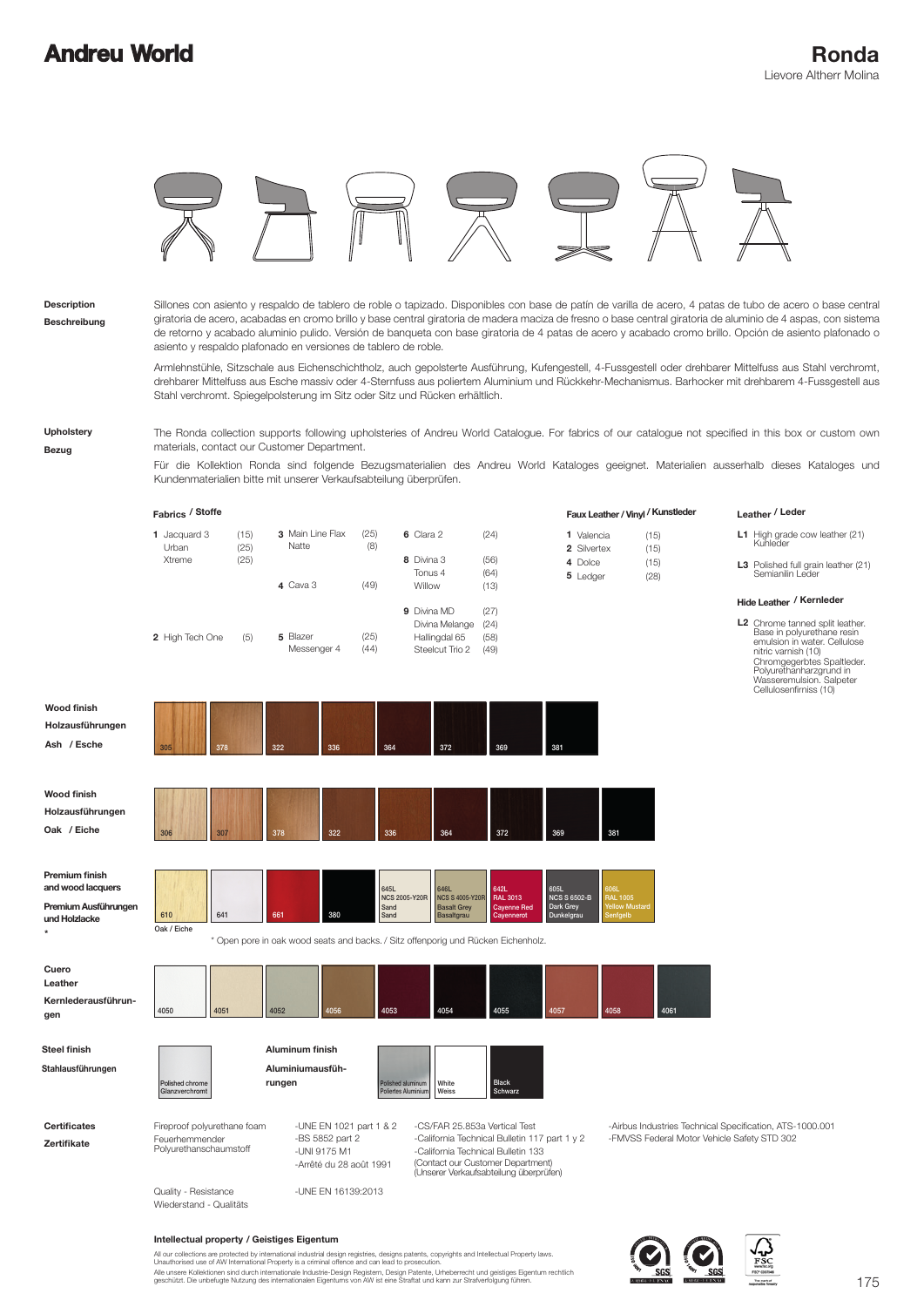### **SO-0453**



Armchair with oak board seat and backrest and steel sled base in polished chrome finish. Optional fully upholstered shell. Optional upholstered seat pad. \*Hide leather.

Armlehnstuhl mit Sitzschale aus Eichenschichtholz und Kufengestell aus Stahl glanzverchromt. Optional Sitzschale gepolstert. Optional Spiegelpolsterung im Sitz. \*Kernleder.

|                                             | COM cm.<br>per unit | m <sup>2</sup> |  |  |
|---------------------------------------------|---------------------|----------------|--|--|
| Fully upholstered / Gepolsterter Sitzschale |                     |                |  |  |
| $1$ unit                                    | 160                 |                |  |  |
| 10 units or more                            | 160                 | 3,00           |  |  |
| Seat pad / Spiegelpolsterung im Sitz        |                     |                |  |  |
| $1$ unit                                    | 60                  |                |  |  |
| 10 units or more                            | 30                  | 1,25           |  |  |

圖 0,33 m<sup>3</sup>

**Ronda**

 $\frac{1}{2}$  13 kg

 $x1$   $\overline{h}$ 

| Matte lacquered and<br>premium up charge<br>Aufpreis für Matt- und<br>Premiumlackierung |
|-----------------------------------------------------------------------------------------|
|                                                                                         |

**SO-0454**



Armchair with oak board seat and backrest and 4-legged steel base in polished chrome finish. Optional fully upholstered shell. Optional upholstered seat pad. \*Hide leather.

Armlehnstuhl mit Sitzschale aus Eichenschichtholz und Vierfussgestell aus Stahl glanzverchromt. Optional Sitzschale gepolstert. Optional Spiegelpolsterung im Sitz. \*Kernleder.

|                                             | COM cm.<br>per unit | COL<br>m <sup>2</sup> |  |  |
|---------------------------------------------|---------------------|-----------------------|--|--|
| Fully upholstered / Gepolsterter Sitzschale |                     |                       |  |  |
| 1 unit                                      | 160                 |                       |  |  |
| 10 units or more                            | 160                 | 3,00                  |  |  |
| Seat pad / Spiegelpolsterung im Sitz        |                     |                       |  |  |
| 1 unit                                      | 60                  | 1,25                  |  |  |
| 10 units or more                            | 30                  |                       |  |  |

圖 0,33 m<sup>3</sup>  $\frac{1}{2}$  12,5 kg

 $x1$   $h$ 

SERIE 600 Aufpreis für Matt- und Premiumlackierung Matte lacquered and premium up charge

#### **SO-0459**



Armchair with oak board seat and backrest and 4-legged solid oak wood legs. Optional fully upholstered shell. Optional upholstered seat pad. \*Hide leather.

Armlehnstuhl mit Sitzschale aus Eichenschichtholz und Vierfussgestell aus Eiche. Optional Sitzschale gepolstert. Optional Spiegelpolsterung im Sitz. \*Kernleder.

| COM cm.  | $\cap$         |
|----------|----------------|
| per unit | m <sup>2</sup> |

3,00

1 unit 160 / Gepolsterter Sitzschale Fully uphols

| 10 units or more                     | 160 |      |
|--------------------------------------|-----|------|
| Seat pad / Spiegelpolsterung im Sitz |     |      |
| 1 unit                               | ണ   | 1.25 |
| 10 units or more                     | 30) |      |

圖 0,33 m<sup>3</sup>  $\frac{1}{2}$  7,5 kg

 $x1$   $\overline{h}$ 

SERIE

Aufpreis für Matt- und Premiumlackierung Matte lacquered and premium up charge



600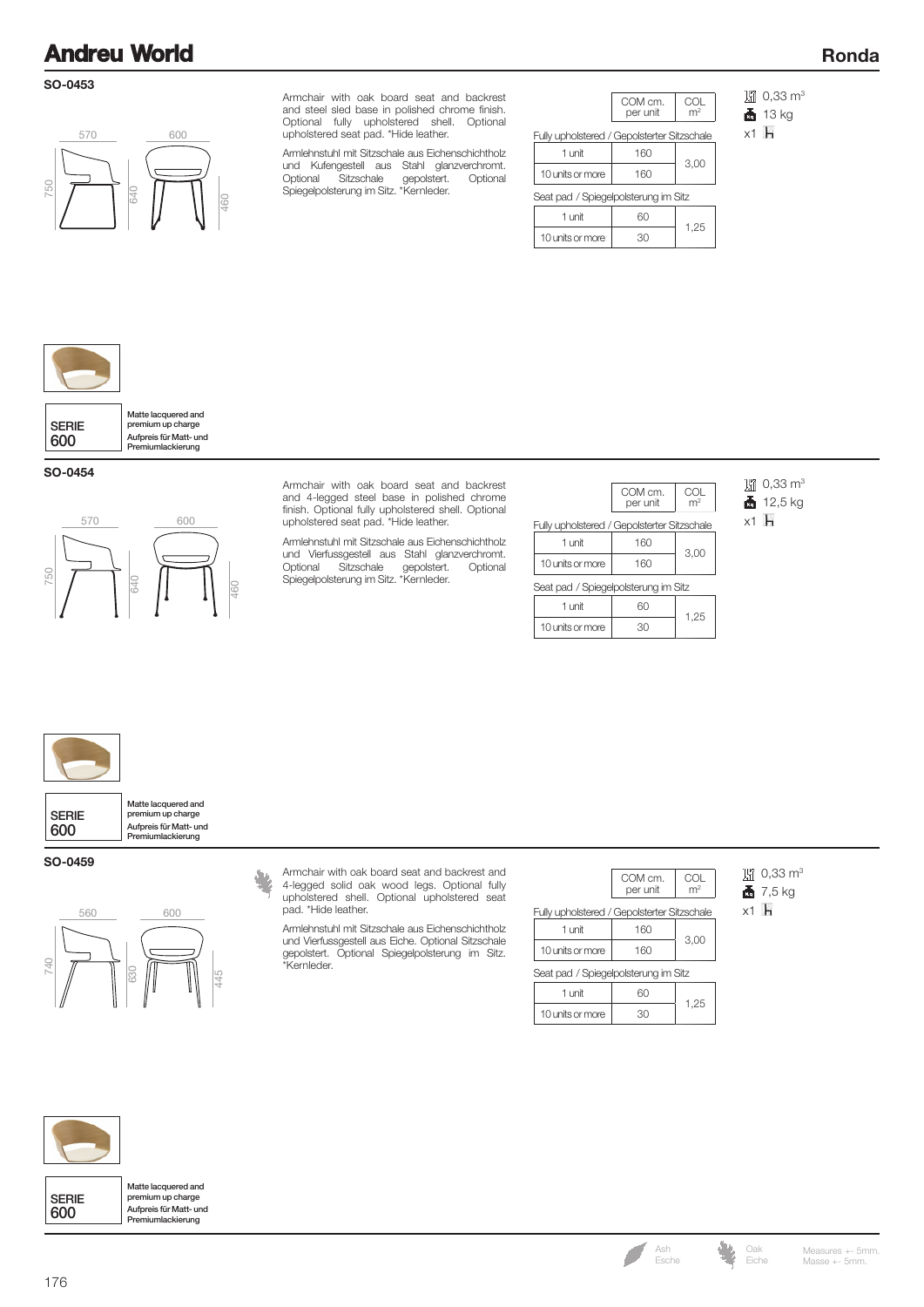#### **SO-0455**



Armchair with oak board seat and backrest and 4 star central steel swivel base with self-return system and polished chrome finish. Optional fully upholstered shell. Optional upholstered seat pad. \*Hide leather.

Armlehnstuhl mit Sitzschale aus Eichenschichtholz und 4-Sternfuss aus Stahl, glanzverchromt. Optional Sitzschale gepolstert. Optional Spiegelpolsterung im Sitz. \*Kernleder.

| COM cm.<br>per unit                         | COL<br>m <sup>2</sup> |  |  |  |
|---------------------------------------------|-----------------------|--|--|--|
| Fully upholstered / Gepolsterter Sitzschale |                       |  |  |  |
| 160                                         |                       |  |  |  |
| 160                                         | 3,00                  |  |  |  |
| Seat pad / Spiegelpolsterung im Sitz        |                       |  |  |  |
| 60                                          |                       |  |  |  |
| 30                                          | 1,25                  |  |  |  |
|                                             |                       |  |  |  |

圖 0,33 m<sup>3</sup>

**Ronda**

 $12 kg$ 

 $x1$  H



SERIE 600 Aufpreis für Matt- und Premiumlackierung Matte lacquered and premium up charge

**SO-0460**



Armchair with oak board seat and backrest and 4 star solid ash wood swivel base. Optional fully upholstered shell. Optional upholstered seat pad. \*Hide leather.

Armlehnstuhl mit Sitzschale aus Eichenschichtholz und Drehbarer 4-Sternfuss aus massivem Eschenholz. Optional Sitzschale gepolstert. Optional Spiegelpolsterung im Sitz. \*Kernleder.

| COM cm.<br>per unit                         | COL<br>m <sup>2</sup> |  |  |  |
|---------------------------------------------|-----------------------|--|--|--|
| Fully upholstered / Gepolsterter Sitzschale |                       |  |  |  |
| 160                                         |                       |  |  |  |
| 160                                         | 3,00                  |  |  |  |
| Seat pad / Spiegelpolsterung im Sitz        |                       |  |  |  |
| 61                                          | 1,25                  |  |  |  |
| 30                                          |                       |  |  |  |
|                                             |                       |  |  |  |

圖 0,33 m<sup>3</sup>  $\frac{1}{11}$  11 kg

 $x1$   $h$ 



SERIE 600 Aufpreis für Matt- und Premiumlackierung Matte lacquered and premium up charge

### **SO-0465**



Armchair with oak board seat and backrest and 4 star central aluminum swivel base with selfreturn system and finished in polished aluminum, white or black. Optional fully upholstered shell. Optional upholstered seat pad. \*Hide leather.

Armlehnstuhl mit Sitzschale aus Eichenschichtholz und Drehbarer 4-Sternfuss aus Alu mit Rückkehrmechanik. Ausführung Alu poliert, Weiss oder Schwarz. Optional Sitzschale gepolstert. Optional Spiegelpolsterung im Sitz. \*Kernleder.

|                                             | COM cm.<br>per unit | COL  |  |  |  |
|---------------------------------------------|---------------------|------|--|--|--|
| Fully upholstered / Gepolsterter Sitzschale |                     |      |  |  |  |
| 1 unit                                      | 160                 |      |  |  |  |
| 10 units or more                            |                     | 3,00 |  |  |  |

Seat pad / Spiegelpolsterung im Sitz

| unit             |  |
|------------------|--|
| 10 units or more |  |
|                  |  |

圖 0,33 m<sup>3</sup>

 $\frac{1}{2}$  12 kg  $x1$   $h$ 

SERIE 600



Masse +- 5mm. Measures +- 5mm.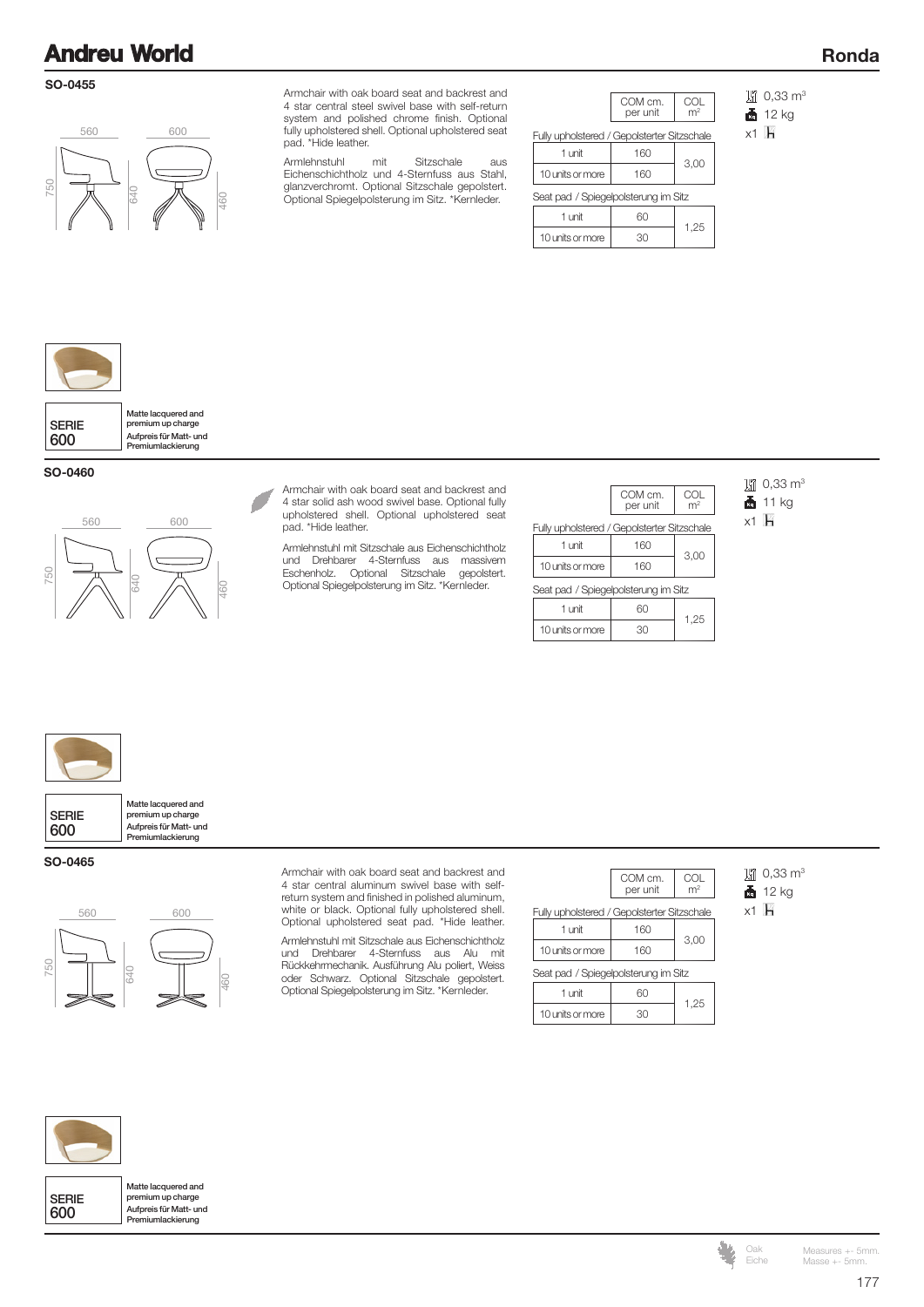### **BQ-0476**



Barstool with oak board seat and backrest and four-legged steel swivel base with polished chrome finish. Optional fully upholstered shell. Optional upholstered seat pad. \*Hide leather.

Barhocker mit Sitzschale aus Eichenschichtholz und drehbarer 4-Fussgestell aus Stahl verchromtt.<br>Optional Sitzschale gepolstert. Optional Optional Sitzschale gepolstert. Optional Spiegelpolsterung im Sitz.. \*Kernleder.

| COM cm.<br>COL                              |  |  |  |  |
|---------------------------------------------|--|--|--|--|
| m <sup>2</sup>                              |  |  |  |  |
| Fully upholstered / Gepolsterter Sitzschale |  |  |  |  |
|                                             |  |  |  |  |
| 3,00                                        |  |  |  |  |
| Seat pad / Spiegelpolsterung im Sitz        |  |  |  |  |
|                                             |  |  |  |  |
| 1,25                                        |  |  |  |  |
|                                             |  |  |  |  |

**淵 0,43 m<sup>3</sup>** 

**Ronda**

 $12,5$  kg

x1 H



### **BQ-0478**



Counter stool with oak board seat and backrest and four-legged steel swivel base with polished chrome finish. Optional fully upholstered shell. Optional upholstered seat pad. \*Hide leather.

Küchenhocker mit Sitzschale aus Eichenschichtholz und drehbarer 4-Fussgestell aus Stahl verchromtt. Optional Sitzschale gepolstert. Optional Spiegelpolsterung im Sitz. \*Kernleder.

|                                             | COM cm.<br>per unit | COL<br>m <sup>2</sup> |  |  |
|---------------------------------------------|---------------------|-----------------------|--|--|
| Fully upholstered / Gepolsterter Sitzschale |                     |                       |  |  |
| 1 unit                                      | 160                 | 3,00                  |  |  |
| 10 units or more                            | 160                 |                       |  |  |

1,25

1 unit 60

10 units or more 30

圖 0,39 m<sup>3</sup>  $12 kg$ 

x1 H

 $\Gamma$  $\sim$ 

| <b>SERIE</b> | Matte lacquered and<br>premium up charge    |
|--------------|---------------------------------------------|
| 600          | Aufpreis für Matt- und<br>Premiumlackierung |

┑

Glides for sled bases/cantilever. Gleiter für Kufengestelle.

| Use / Gebrauch                                                               | Reference / Artikelnummer |  | <b>Material / Material</b>             |                                          |
|------------------------------------------------------------------------------|---------------------------|--|----------------------------------------|------------------------------------------|
| Hard floors.<br>Hartböden.                                                   | <b>TS-0531</b>            |  | Plastic (PE).<br>Kunststoffgleiter     | Standard.<br>Enthalten                   |
| Wooden and<br>delicate floors.<br>Zu empfehlen<br>für empfindliche<br>Böden. | <b>TS-0538</b>            |  | Plastic (PE) with felt.<br>Filzgleiter | Set of 4 glides.<br>Satz mit 4 Gleitern. |
| Mats/carpet floors.                                                          | <b>TS-0537</b>            |  | No glide.<br>Kein Gleiter.             |                                          |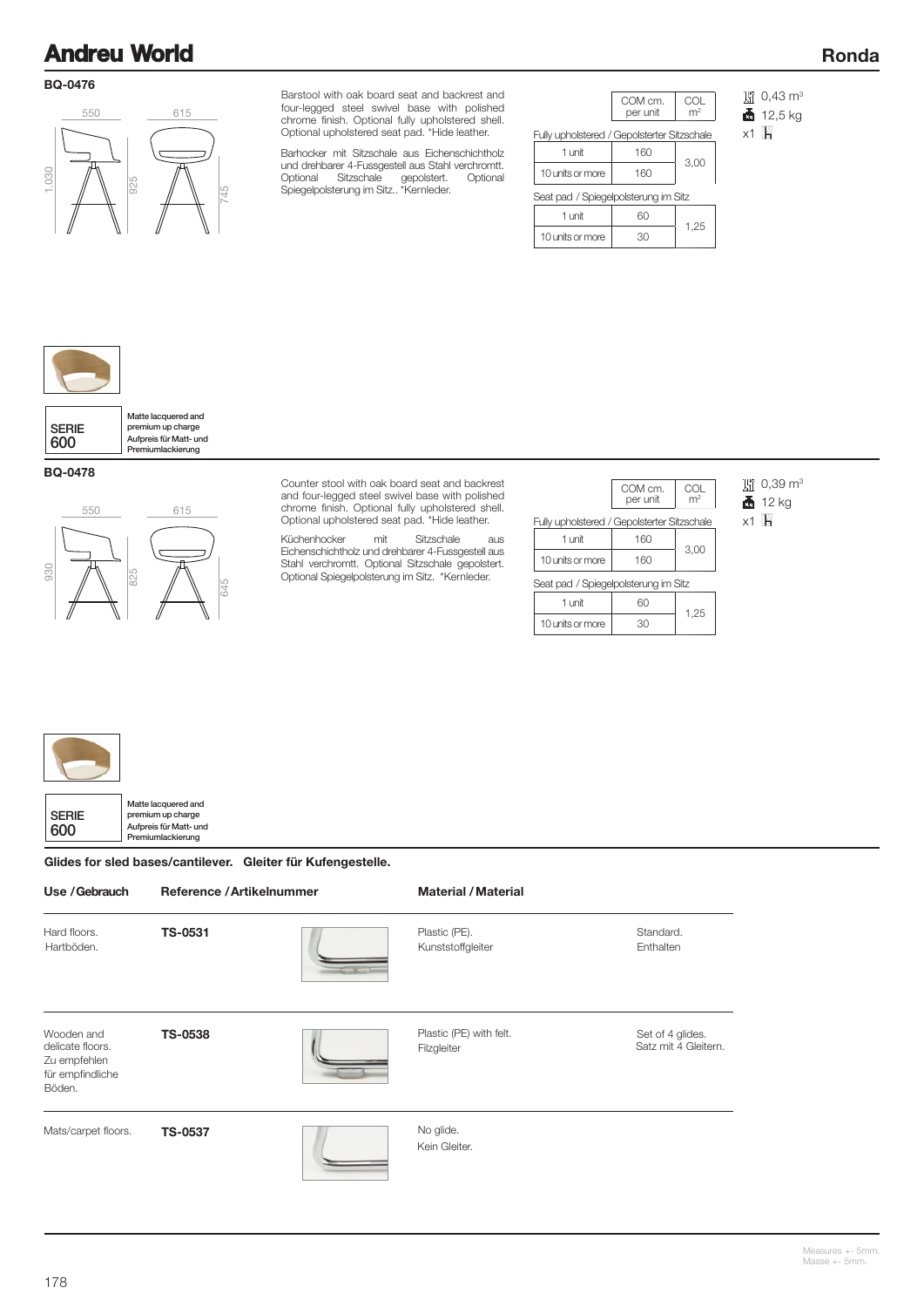**Ronda**

| Glides for 4 star aluminum central base.<br>4-Fussgestell aus Stahl. |                                                                     |                                                                                       |                                                  |  |  |  |
|----------------------------------------------------------------------|---------------------------------------------------------------------|---------------------------------------------------------------------------------------|--------------------------------------------------|--|--|--|
| Reference / Artikelnummer                                            |                                                                     | <b>Material / Material</b>                                                            |                                                  |  |  |  |
| <b>TS-0544</b>                                                       |                                                                     | Plastic (PE).<br>Kunststoffgleiter                                                    | Standard.<br>Enthalten                           |  |  |  |
| <b>TS-0556</b>                                                       |                                                                     | Plastic (PE) with felt.<br>Filzgleiter                                                | Set of 4 glides.<br>Satz mit 4 Gleitern.         |  |  |  |
| <b>TS-0557</b>                                                       |                                                                     | No glide.<br>Kein Gleiter.                                                            |                                                  |  |  |  |
|                                                                      |                                                                     |                                                                                       |                                                  |  |  |  |
|                                                                      |                                                                     | <b>Material / Material</b>                                                            |                                                  |  |  |  |
| <b>TS-0560</b>                                                       |                                                                     | Plastic (PE).<br>Kunststoffgleiter                                                    | Standard.<br>Enthalten                           |  |  |  |
| <b>TS-0542</b>                                                       |                                                                     | Plastic (PE) with felt.<br>Filzgleiter                                                | Set of 4 glides.<br>Satz mit 4 Gleitern.         |  |  |  |
| <b>TS-0566</b>                                                       |                                                                     | Metal.<br>Metall.                                                                     | Set of 4 glides.<br>Satz mit 4 Gleitern.         |  |  |  |
|                                                                      |                                                                     |                                                                                       |                                                  |  |  |  |
|                                                                      |                                                                     | <b>Material / Material</b>                                                            |                                                  |  |  |  |
| <b>TS-0416</b>                                                       |                                                                     | Plastic (PE).<br>Kunststoffgleiter                                                    | Standard.<br>Enthalten                           |  |  |  |
| <b>TS-0417</b>                                                       |                                                                     | Plastic (PE) with felt.<br>Filzgleiter                                                | Set of 4 glides.<br>Satz mit 4 Gleitern.         |  |  |  |
|                                                                      | For 4 metal legs base.<br>Glides for Four-legged steel swivel base. | Gleiter. Für 4-Fussgestelle.<br>Reference / Artikelnummer<br>Reference /Artikelnummer | Gleiter. Für Vierfuss-Drehgestell aus Stahlrohr. |  |  |  |